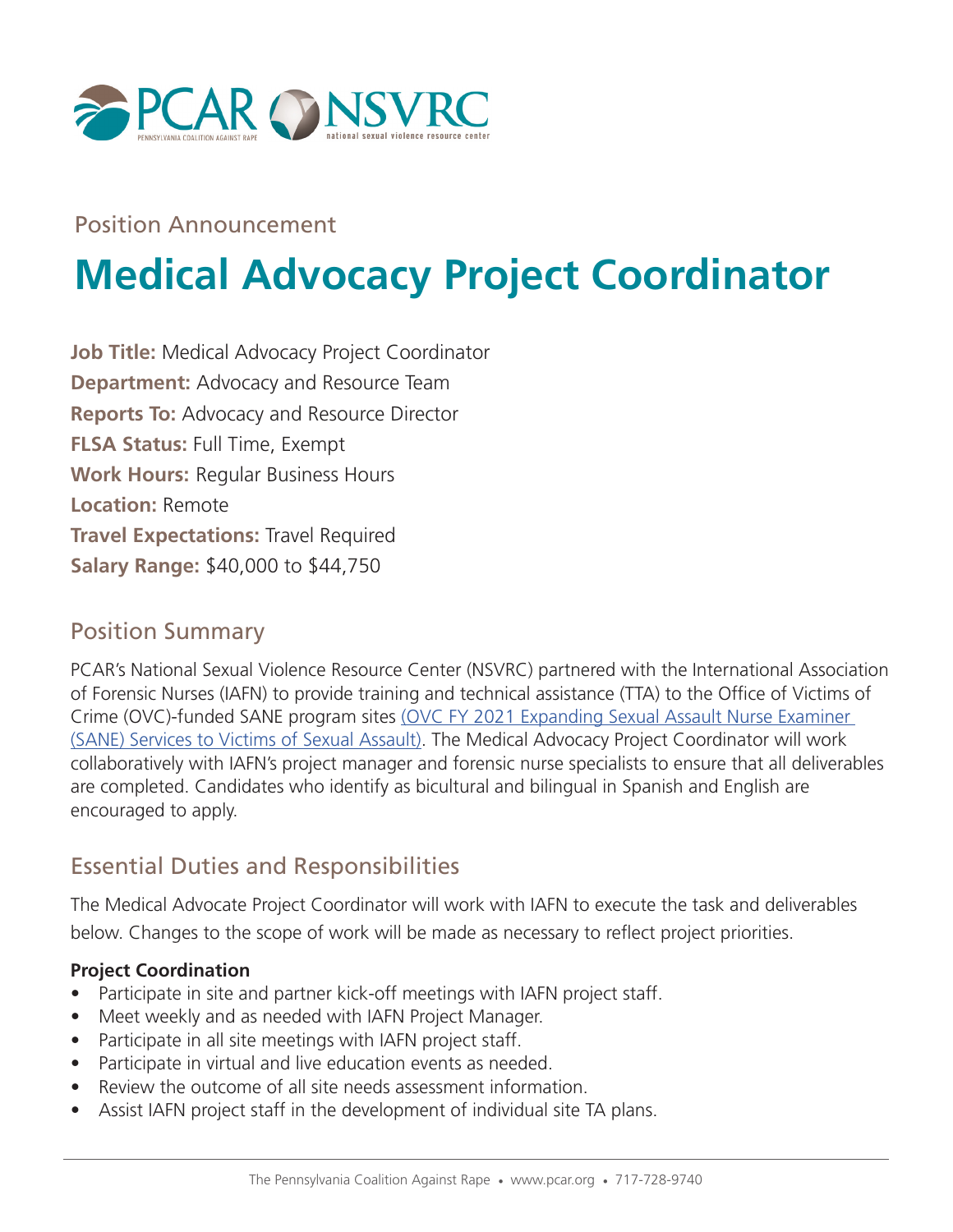- Provide virtual or live education as needed.
- Provide technical assistance (TA) as needed.
- Log all TA and TA follow-up utilizing the IAFN Qualtrics TA log monthly (at a minimum).

#### **Technical Assistance:**

- Provide technical assistance to sexual violence programs, grantees, state coalitions, and other agencies and individuals on various topics related to preventing and responding to sexual violence.
- Assist with research, researching topics, and identifying materials to aid in responding to information requests, including resources on trauma-informed services.

# **Qualifications**

To perform this job successfully, an individual must be able to perform each essential duty satisfactorily. The requirements listed below are representative of the knowledge, skill, and/or ability required. Reasonable accommodations may be made to enable individuals with disabilities to perform the essential functions.

# Education and/or Experience

Bachelor's degree (B. A.) from a four-year college/university or three years related experience and/or training; or equivalent combination of education and experience. A minimum of three years in project management or equivalent combination of education and experience dealing with sexual violence response. Knowledge of medical response to sexual violence survivors required.

# Language Skills

Ability to read, analyze, and interpret general business periodicals, professional journals, technical procedures, or governmental regulations. Ability to write reports, business correspondence, and procedure manuals. Ability to effectively present information and respond to questions from groups of managers, clients, customers, and the general public.

# Reasoning Ability

Ability to carry out instructions furnished in written, oral, or diagram form. Ability to deal with problems involving several concrete variables in standardized situations.

# Requirements

- 1. Ability to effectively manage multiple priorities and projects simultaneously and ability to meet strict deadlines. Ability to identify and respond to shifting priorities.
- 2. Must be a self-starter that can work within a team and fast-paced environment and handle a variety of tasks with multiple deadlines. Must be very detail-oriented and work with minimal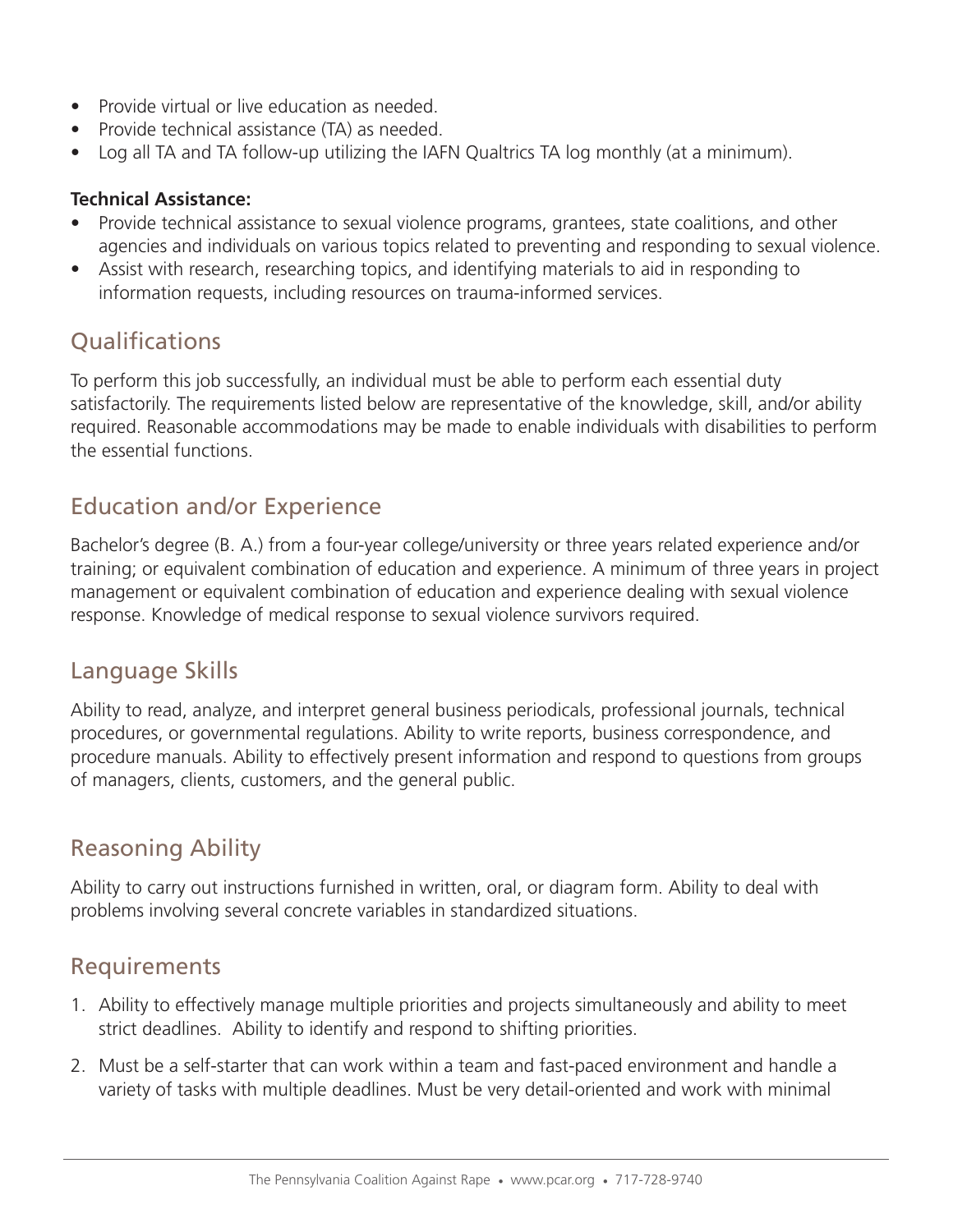supervision.

- 3. Excellent oral and written communication skills. Must possess excellent project management, organizational and negotiation skills. Excellent client service skills.
- 4. Demonstrated sensitivity and ability to collaboratively work with individuals and groups from diverse populations and organizations. Ability to maintain cooperative and professional demeanor with rape crisis centers, coalitions, agency staff/board, council members, vendors, consultants, allied professionals and the general public. Must be able to foster positive working relationships with people and create a respectful and open accessible environment.
- 5. Must have proficiency with the technology necessary for the functions of the position.
- 6. Accept and abide by the mission and core values of PCAR.
- 7. Must be willing to complete a Pennsylvania rape crisis center sexual assault victim counselor training, if not already completed in the past 3 years.
- 8. Pennsylvania driver's licence and vehicle are not required for this postion.

# Certificates, Licenses, Registrations

Not applicable

# Physical Demands

The physical demands described here are representative of those that must be met by an employee to successfully perform the essential functions of this job. Reasonable accommodations may be made to enable individuals with disabilities to perform the essential functions.

While performing the duties of this job, the employee is frequently required to stand, walk, sit, and talk and hear. The employee is occasionally required to use hands to finger, handle, or feel; reach with hands and arms; climb or balance; and stoop, kneel, crouch, or crawl. The employee must frequently lift and/or move up to 10 pounds. Specific vision abilities required by this job include close vision, distance vision, and ability to adjust focus.

# Work Environment

The work environment characteristics described here are representative of those an employee encounters while performing the essential functions of this job. Reasonable accommodations may be made to enable individuals with disabilities to perform the essential functions. The noise level in the work environment is usually moderate.

# Other Duties As Required

The statements contained herein describe the scope of the responsibility and essential functions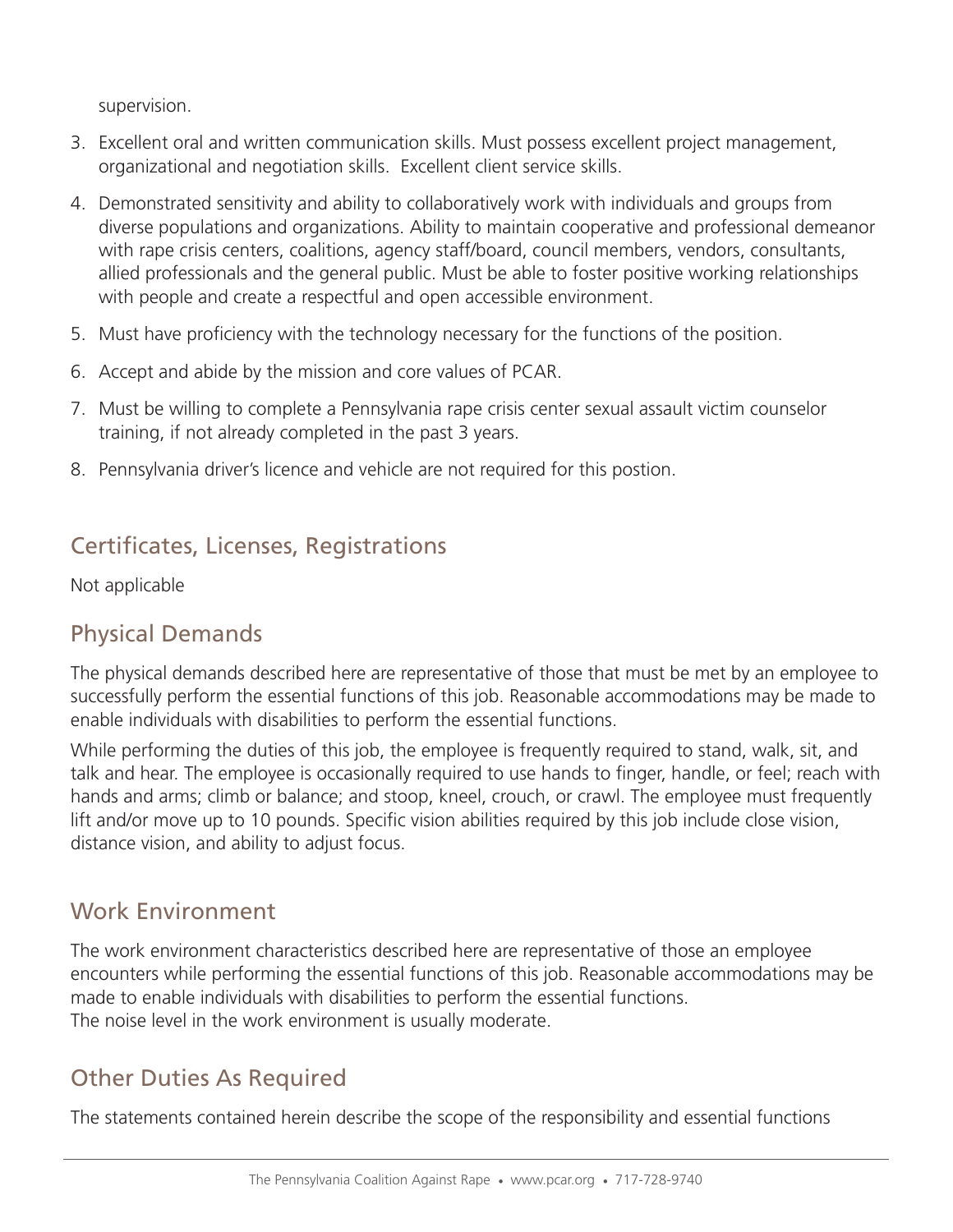of this position but should not be considered to be an all-inclusive listing of work requirements. Individuals may perform other duties as assigned including but not limited to work in other areas to cover absences or relief to equalize peak work periods or otherwise balance the workload.

#### Salary Range

\$40,000 - \$44,750 depending upon qualifications.

# To Apply

PCAR offers a competitive salary and benefits package. Qualified candidates are encouraged to apply online at pcar.org/employment by June 15, 2022.

#### Who We Are

Founded in 1975, the Pennsylvania Coalition Against Rape works to end sexual violence and advocates for the rights and needs of all sexual assault victims. PCAR partners with a network of rape crisis programs to bring help, hope, and healing around issues of sexual violence to the Commonwealth of Pennsylvania. PCAR also operates the National Sexual Violence Resource Center (NSVRC), which identifies, develops and disseminates resources regarding all aspects of sexual violence prevention and intervention. Key elements of PCAR's work includes:

- Ensuring that communities have access to quality victim services and prevention education by providing funding, training, materials and assistance to a network of rape crisis centers that serve all of Pennsylvania's 67 counties.
- Providing resources and training on sexual assault-related issues to professionals across the Commonwealth.
- Promoting public policies that provide protections and services to victims of sexual violence, hold offenders accountable, and enhance community safety.
- Launching the Sexual Violence Legal Assistance Project in 2018 to provide holistic legal services to survivors of sexual violence.
- Working with media to increase public awareness, access to accurate information, and ethical reporting practices.
- Collaborating with the National Alliance to End Sexual Violence (NAESV), and the ValorUS to operate RALIANCE. RALIANCE was founded in 2015 through a multimillion dollar seed investment by the National Football League with a mission of ending sexual violence in one generation. RALIANCE promotes prevention by awarding grants, advancing research, policymaking, and more.

# Who We Are

PCAR understands sexual violence as a social justice issue and works to prevent and respond to sexual violence within this framework. We are committed to nurturing a workplace that is affirming, inclusive, and respectful of all people and the ways in which they identify across race, class, ability,